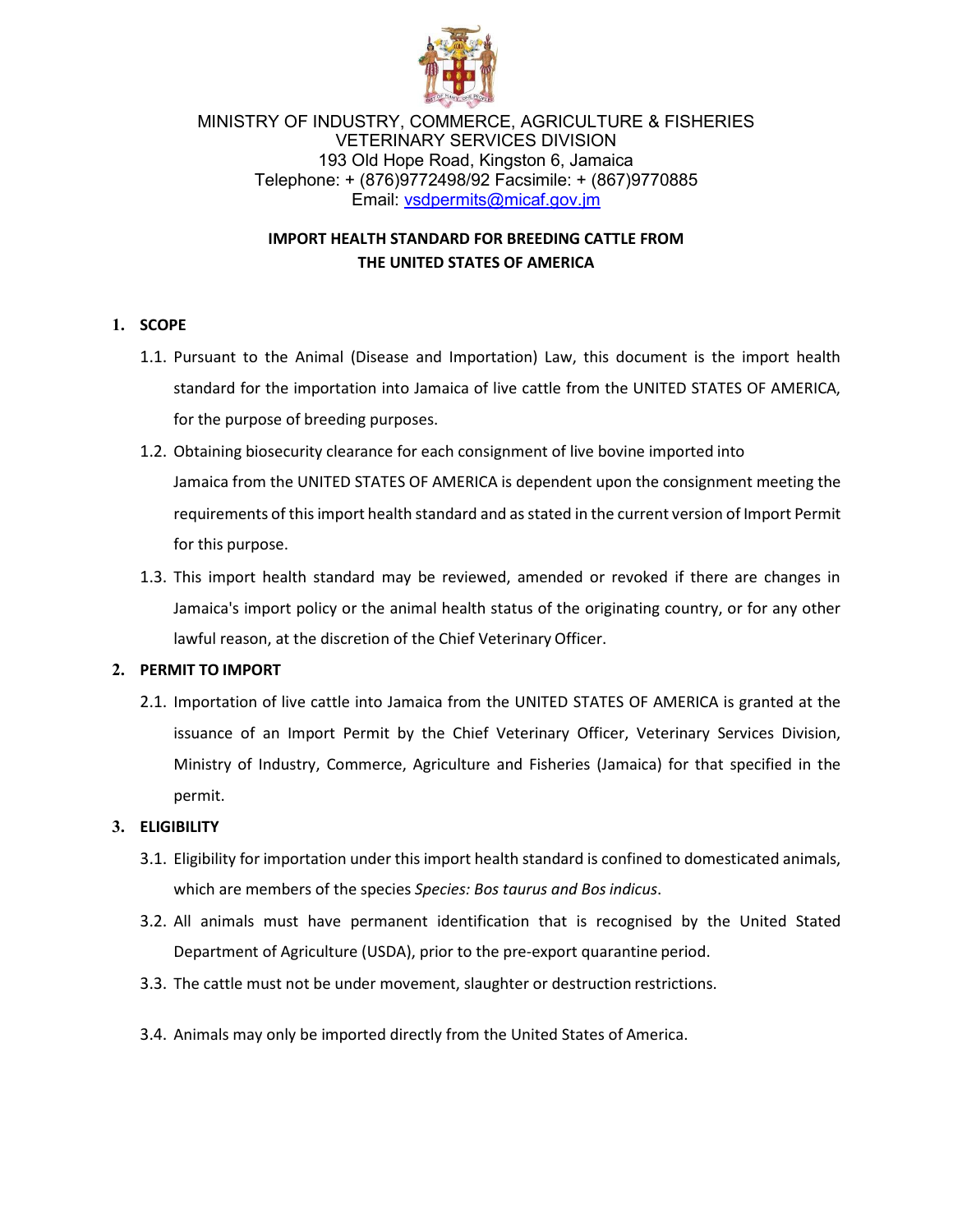

#### **4. DOCUMENTATION ACCOMPANYING THE CONSIGNMENT**

The consignment shall be accompanied by:

- 4.1. A *VETERINARY IMPORT PERMIT* issued by the Chief Veterinary Officer, Veterinary Services Division, Jamaica.
- 4.2. An appropriately completed approved *OFFICIAL HEALTH CERTIFICATE,* which meets the conditions of the import permit as is stated in ZOOSANITARY CERTIFICATIONbelow.
- 4.3. *All RELEVANT RECORDS*, including details of vaccinations, tests and treatments performed during the lifetime of each animal, as well as the origin and date of birth, if known.
- 4.4. Documentation shall be in English.
- 4.5. It is the importer's responsibility to ensure that any documentation presented in accordance with the requirements of this import health standard is original (unless otherwise specified) and clearly legible. Failure to do so may result in delays in obtaining biosecurity direction and/or clearance or rejection of consignments.

#### **5. BIOSECURITY CLEARANCE PROCEDURE**

- 5.1. Upon arrival in Jamaica the documentation accompanying the consignment shall be examined by an Inspector under the law at the port of arrival. The Inspector will also ascertain the identity of each animal in the consignment; a physical examination shall be conducted.
- 5.2. If there are any clinical signs suggestive of an exotic disease, entry will be prohibited.
- 5.3. Biosecurity clearance for post-entry quarantine may be granted providing the documentation meets all requirements noted below and observation of the animals indicate apparent non adverse health conditions and the consignment meets the conditions of eligibility.

#### **6. ZOOSANITARY CERTIFICATION**

#### **6.1. COUNTRY STATUS**

- The United States of America is officially free of Akabane, Contagious Bovine Pleuropneumonia, Foot and Mouth Disease, Rinderpest, Rift Valley Fever, Lumpy Skin Disease, Theileriosis, Vesicular Stomatitis, Heart Water, Peste des Petits Ruminants and has a Bovine Spongiform Encephalopathy negligible risk status.
- The ban on the feeding of meat and bone meal or greaves to ruminants has been effectively enforced in the whole country for at least the past (7) years.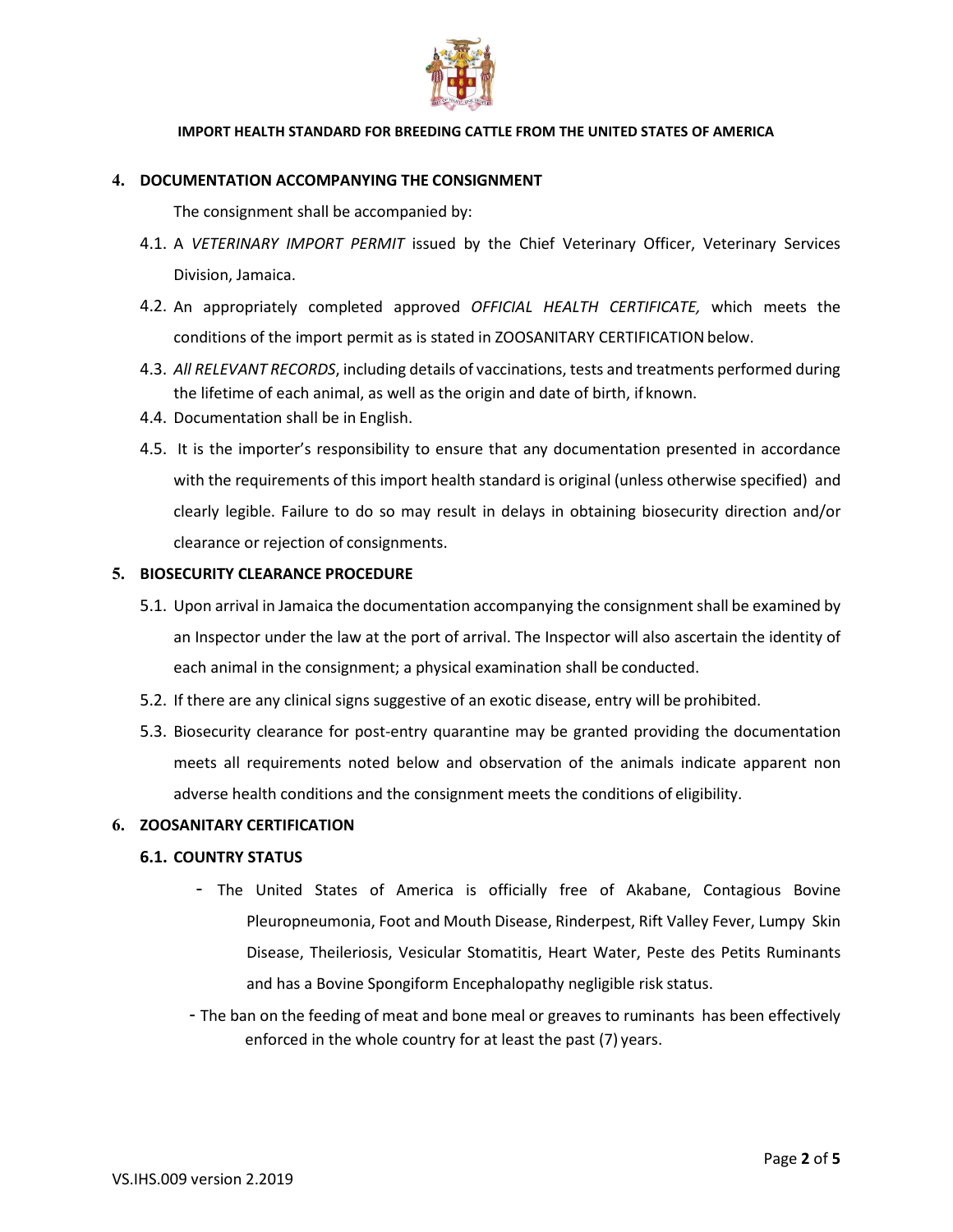

### **6.2. HERD OF ORIGIN**

- 6.2.1. The cattle and the herds from which they originate must be from premises which fulfil the following requirements:
	- At the time of consignment, not be the subject of any animal health restrictions applicable to cattle;
	- Be located in an area, which for animal health reasons is not subject to restrictive measures in accordance with the legislation of the exporting country as a result of the outbreak of a disease to which ruminants are susceptible.
- 6.2.2. The cattle must originate from premises, in which there have been no cases of the stated diseases for the stated period prior to export:
	- Brucellosis (*Brucella abortus* or *Brucella ovis*)- 12 months
	- Bovine Genital Campylobacteriosis five (5) years
	- Bovine tuberculosis (*Mycobacterium bovis*) three (3) years
	- Enzootic Bovine Leukosis– two (2) years
	- Rabies, Bluetongue, Vibriosis, Vesicular stomatitis, Maedi Visna, and Q-Fever - one (1) year
		- Anthrax, Leptospirosis, Contagious Agalactia six (6) months
- 6.2.3. The animal(s) originated from herds that did not present any clinical signs of **para-tuberculosis** (Johne's disease) for the past two (2) years.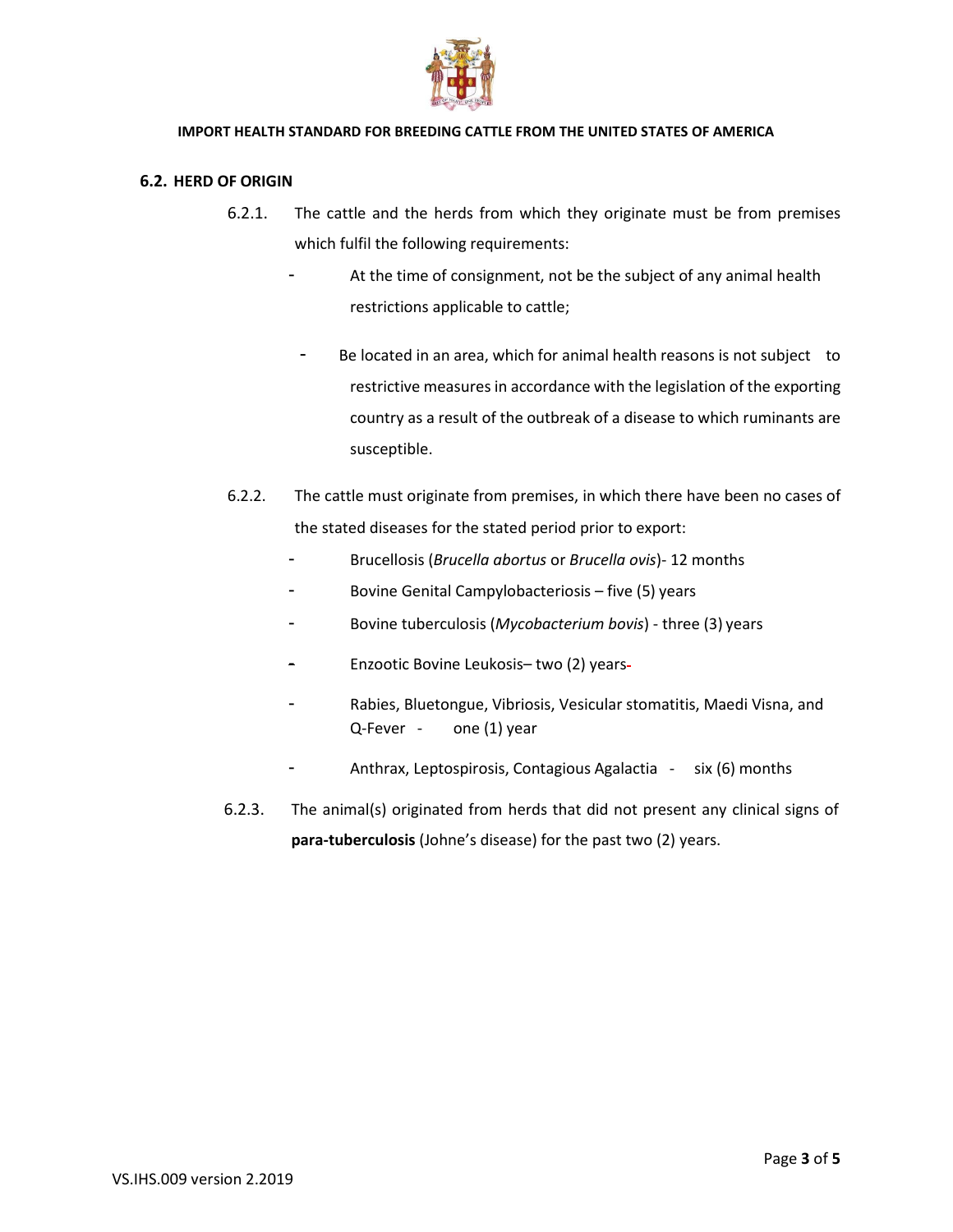

#### **6.3. Animal Health Status**

- 6.3.1. The animals for export have resided in the United States of America for at least sixty (60) days.
- 6.3.2. The animals have not been vaccinated for Brucellosis.
- 6.3.3. Each animal underwent pre-export isolation in premises approved by a veterinarian accredited by the United States Department of Agriculture, for at least thirty (30) days immediately prior to the scheduled date of export. Cattle in isolation should show no clinical signs of an infectious disease and should not have contact with ruminants of lesser health status.
- 6.3.4. The animals were tested for the following diseases based on OIE requirements, within forty-five (45) days prior to export with negative results:
	- **Brucellosis** *(B. melitensis, B. abortus*): BBAT, CFT, I-ELISA orFPA.
	- **Bovine tuberculosis** (*Mycobacterium bovis*) intradermal tuberculintest.
	- Bluetongue: either RT-PCR or virus isolation.
	- Paratuberculosis (Johne's disease): Delayed-type Hypersensitivity test (DTH) or ELISA.

**Leptospirosis**: treatment with for leptospirosis, using oxytetracycline at a dose of 22mg/kg on two occasions 14 days apart and dates of treatments stated.

- **Bovine Virus Diarrhoea:** Viral isolation or PCR test

OR

The animals were vaccinated with a U.S. approved vaccine between

15 days and no more than 6 months prior to export.

#### **Bovine genital campylobacteriosis**:

The animal is a virgin heifer, OR

One culture of vaginal washings or, one culture of prepucial washings, or one culture of semen sample.

**Bovine anaplasmosis** :PCR